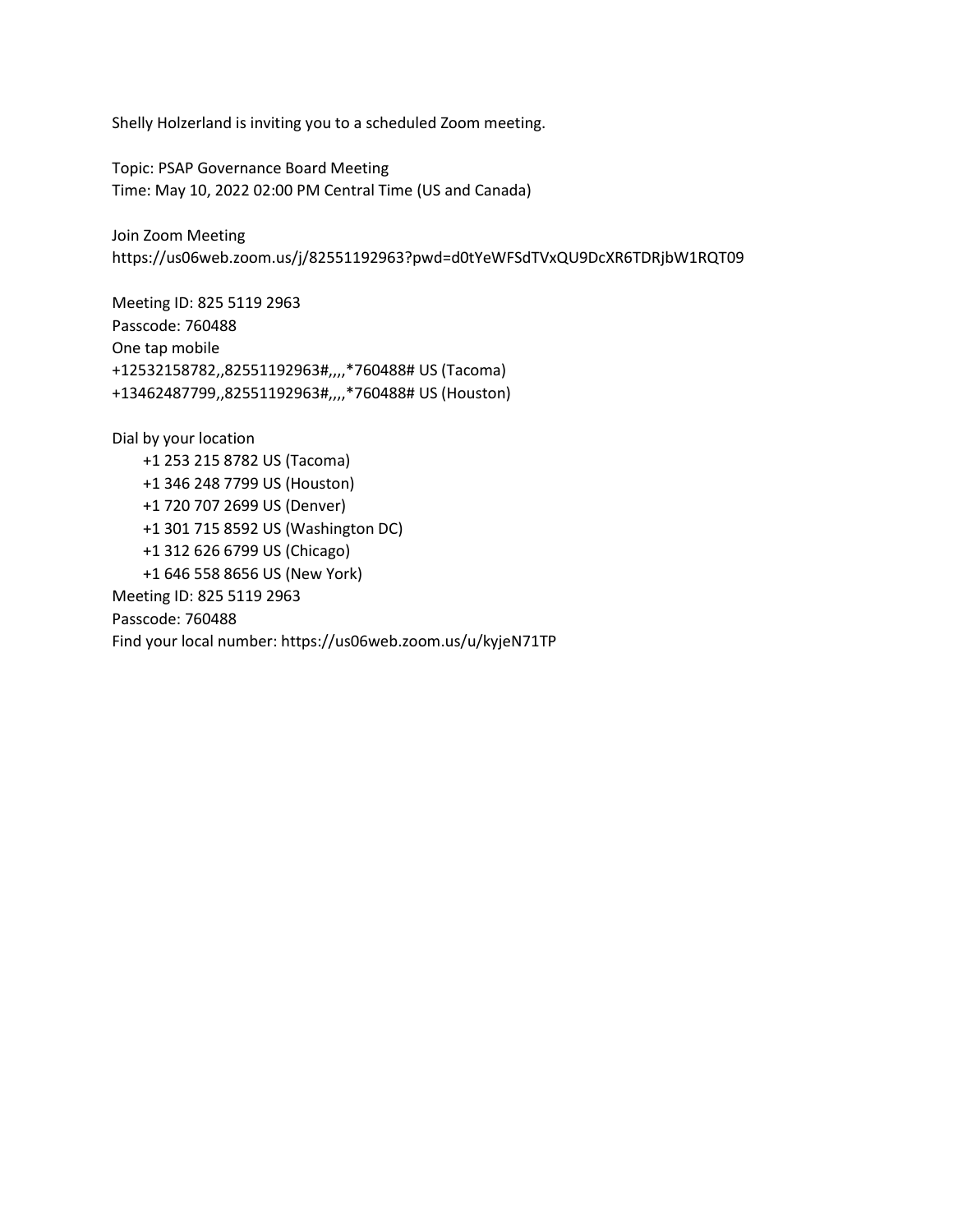

400 East Military Avenue, Fremont, NE 68025-5141

# **PSAP GOVERNANCE BOARD MEETING Meeting Room – 1st Floor Police Dept**  725 N. Park Ave, Fremont **May 10, 2022 2:00 p.m.**

## **AGENDA**

- 1. Meeting called to order
- 2. Open Meeting Act
- 3. Roll Call
- 4. Approve minutes of March 2, 2022 meeting.
- 5. Approve MOU for sharing 911 equipment with Nebraska State Patrol
- 6. Receive and possible action on recommendation from Operations Board on proposals for Dodge County Radio Administrator.
- 7. Review and possible action on cost proposal from Lumen for ESINet connections.
- 8. Adjourn

A current copy of the meeting agenda is available in the Communications Center at 725 N. Park

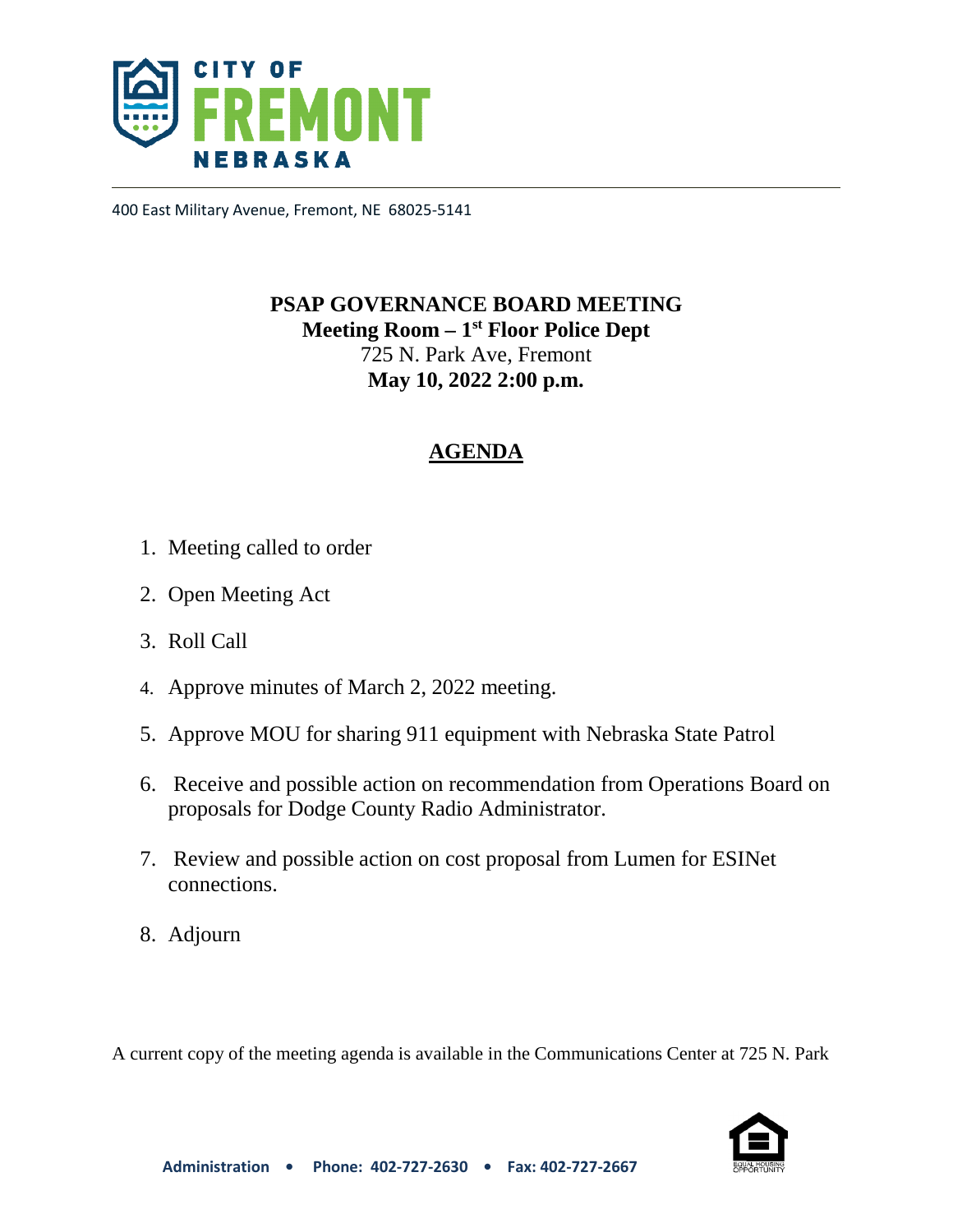

## **March 2, 2022 PSAP GOVERNANCE BOARD MEETING DRAFT MINUTES Meeting Room – 1st Floor Police Dept.**  725 N. Park Ave, Fremont **9:00 a.m.**

A meeting of the Fremont/Dodge County PSAP Governing Board was held on March 2, 2022, on the first-floor meeting room of the Fremont Police Department at 725 N. Park Avenue, Fremont, Nebraska. The meeting was called to order by Chairman Joey Spellerberg. The meeting was preceded by a publicized notice in the Fremont Tribune and the agenda displayed in the Fremont Police/PSAP lobby and is open to the public. A copy of the open meeting law is available for public inspection.

Roll call showed Board Members Joey Spellerberg, Greg Beam, Doug Backens, Glen Ellis, Mark Jensen, and James Vaughan present in the room. Bob Missel was absent. 5 present, 1 absent. Shelly Holzerland, ex offico present. Guests were Chief Todd Bernt, Tom Christensen, and Lead Dispatcher Jamie Carlson.

The draft minutes of the October 26, 2021 meeting were distributed prior to the meeting and available in hard copy at the meeting. Mr. Jensen moved to accept the minutes of the October 26, 2021 meeting and Mr. Vaughan seconded the motion.

Vote: Aye: Spellerberg, Ellis, Vaughan, Backens, Beam, Jensen

No: None Motion passed

### *Information Topic: Draft MOU for equipment sharing with Nebraska State Patrol*

The Nebraska State Patrol (NSP) has approached Fremont/Dodge County Communications about sharing 911 equipment. Currently NSP does not receive 911 calls. When 911 calls are transferred to them, they do not receive the mapping location and telephone number identification data that a 911 center has. This can keep NSP from being able to accurately identify the location of the caller. NSP has proposed to use the 911 servers at FDCC to get this data to their dispatch centers. Since FDCC is part of a Next Generation 911 region and will be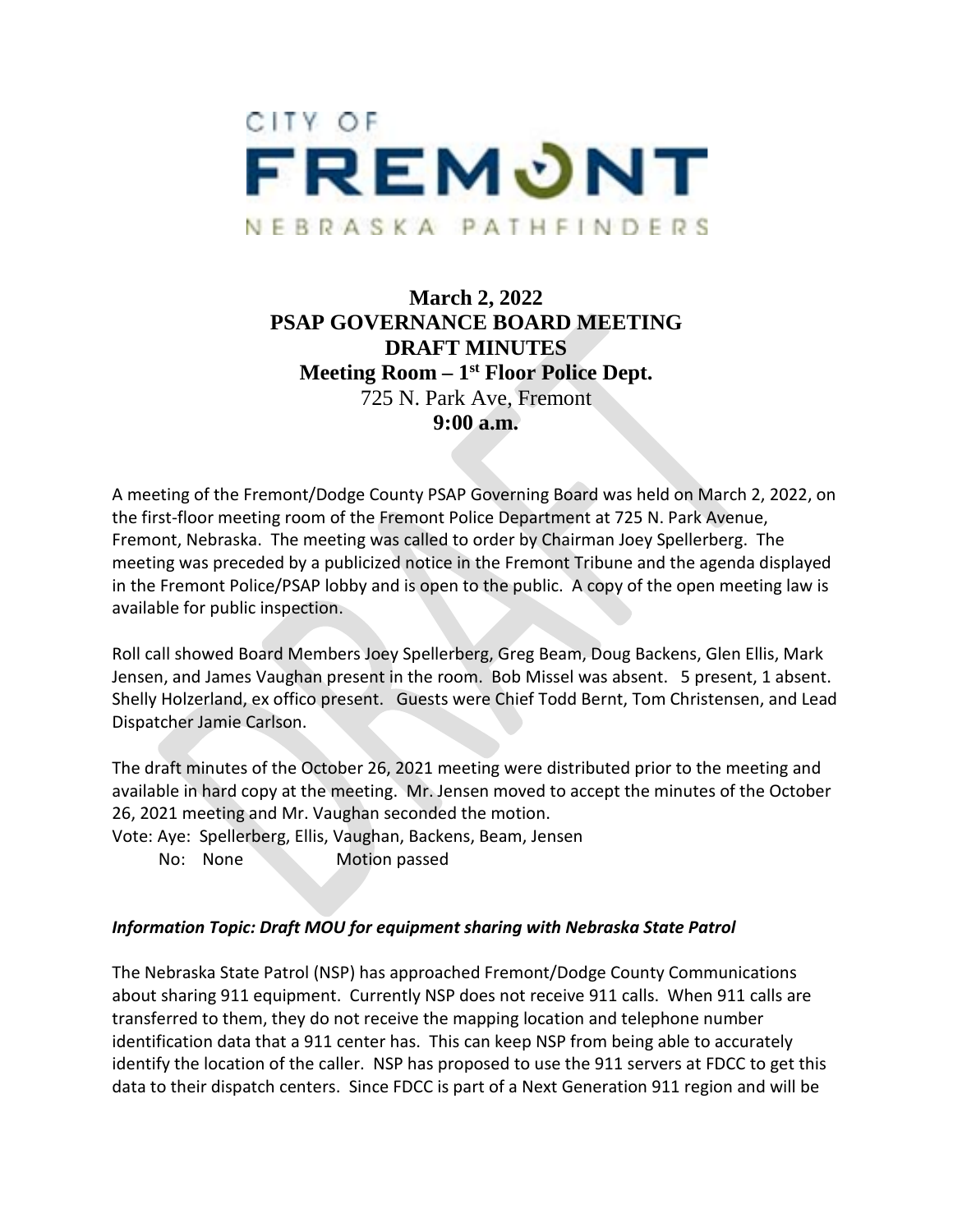part of the Nebraska emergency services IP network, a transfer from any PSAP in Nebraska could route through the equipment at Fremont and deliver location data to NSP. The draft agreement mirrors the regional agreements in that NSP will pay all of their own costs to connect to the 911 service, equipment their dispatch centers and maintain their own equipment. In addition, they will share in the support costs of the 911 equipment at Dodge and Colfax counties, the same as the other PSAPs in the region. This will reduce the support costs for everyone.

The draft is presented as information only. Currently it has been distributed to NSP and to the regional member counties for legal review. Once that is completed it will be brought to the city council and county board for approval and signature.

### *Cost sharing model for providing services to Burt County*

Shelly reported that talks have begun with Burt County to develop a plan to provide part-time dispatching services to their county. The updated regional 911 equipment allows for call-taking but a solution to radio and fire paging must be studied. The radio shops for both PSAPs have met and are discussing possible solutions.

The city attorney is working on a draft MOU. A decision needs to be made on how Burt County would be charged for the dispatching services. Currently the Sheriff in Burt County is interested in half-time services from 8:00 a.m. to 8:00 p.m.

Shelly has researched how other counties have calculated a price for their services. Southeast Communications in Beatrice dispatches for another county and another city. They explored three different options. Included in the agenda packet and handed out at the meeting was a document that showed the calculations for the three options.

 The first is to split the costs based on population. Using this formula, Burt County would pay 15% of the budget and 85% would be left to Dodge County. Using numbers from 2021, this would result in Burt county paying \$112,600 for dispatch services.

The second option would be to split the budget in half, with each county paying half the expense. This would result in \$750,632 for each county with Burt County paying half of that amount for half-time services (\$375,316.)

The third option is to base the charges on Calls for Service. This is the option that Southeast Communications and Platte County use. The two things that help quantify the workload in dispatch are the number of calls for service and the amount of radio traffic. Burt County does not have a fully automated computer aided disaptch system. Some of their data is produced manually so it's difficult to accurately compare numbers. Once FDCC started providing the service, the same computer system would be counting the calls for service and the radio traffic that FDCC is providing and we could make a more accurate count using this option. Using the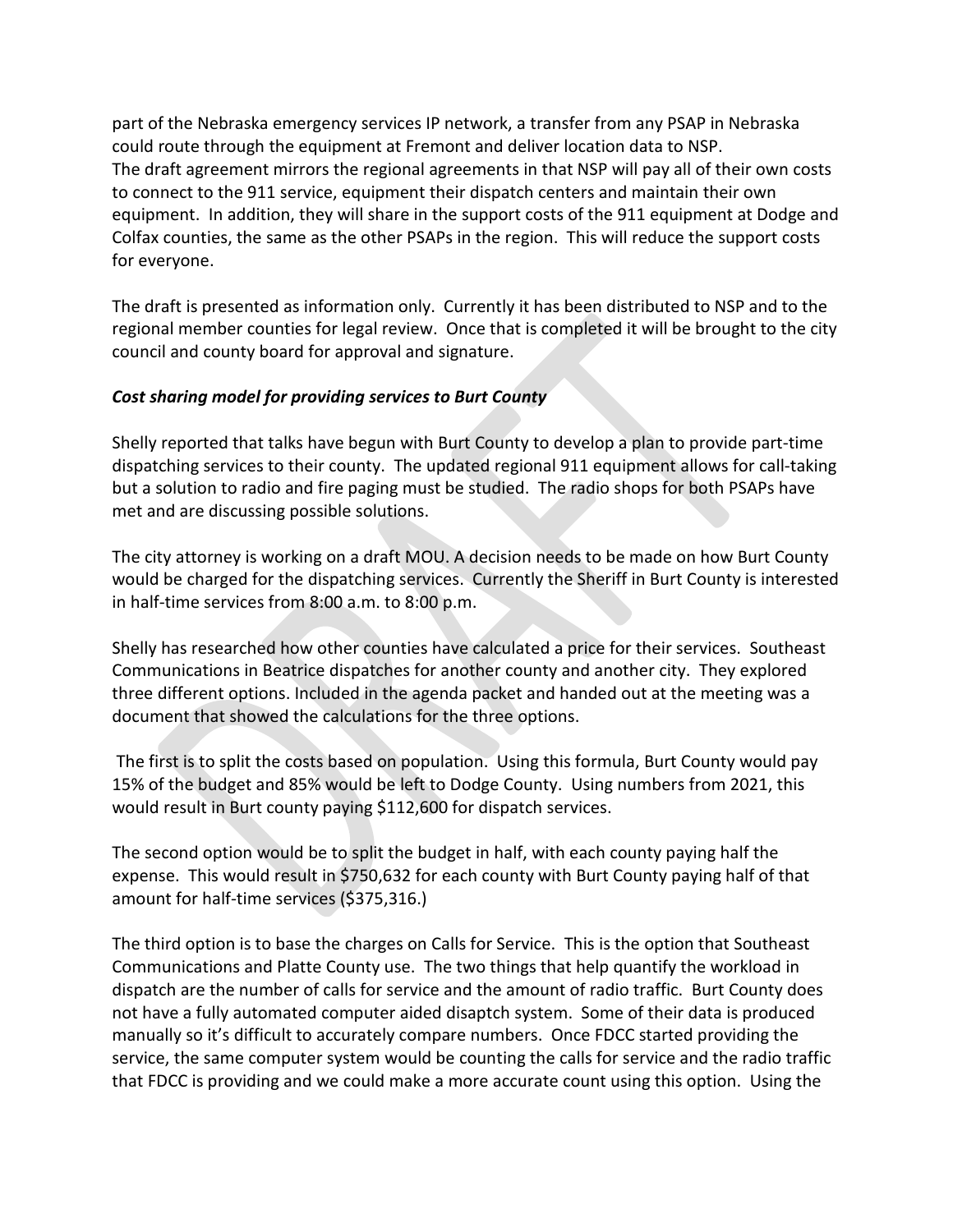data that Burt County provided, the calculations show that in 2021 the costs per call would have been \$16.08 per call. This would result in their yearly obligation being \$75,753 for 2021.

Mr. Jensen wondered if additional dispatchers would be needed. Based on the numbers provided, the workload could be handled by FDCC if it were fully staffed. Currently the dispatch center has one in training and two openings. With adequate staffing it would not be necessary to add on more dispatcher at this time.

Mr. Vaughan moved to use option 1 for year one, since we do not have accurate numbers to base option 3 on. After the first year of service, when all of the counts could be made from the FDCC computer, the method of determining charges will be reevaluated. Mr. Ellis seconded the motion.

Vote: Aye: Spellerberg, Ellis, Vaughan, Backens, Beam, Jensen No: None Motion passed

### *Interlocal Agreement with Burt County*

This item was placed on the agenda however without the decision on how payment would be calculated, it was decided not to publicize a draft. Now that the decision has been made, the draft will be completed.

Mr. Jensen moved to continue this item to the next meeting. Mr. Vaughan seconded the motion.

Vote: Aye: Spellerberg, Ellis, Vaughan, Backens, Beam, Jensen No: None Motion passed

### *Additional Map layers and Cloud Migration*

*Cloud Migration:* Shelly reports that the mapping company, Geo-Comm, is migrating their current system to the cloud and the PSAP will need to accommodate that. The current support contract will be ready for renewal in April so Geo-Comm is proposing to do the migration and sign a new 5-year support contract. The amount charged to the PSAP will remain almost the same. The new support contract will include support for the Fremont Police and Fremont Fire applications as well and will be charged back to those departments. The PSAP as well as police and fire are very happy with the product and support that Geo-comm has provided. The Fremont IT department has reviewed and approved the move. Mr. Vaughan moved to accept the change in the mapping software and Mr. Ellis seconded the motion.

Vote: Aye: Spellerberg, Ellis, Vaughan, Backens, Beam, Jensen

No: None Motion passed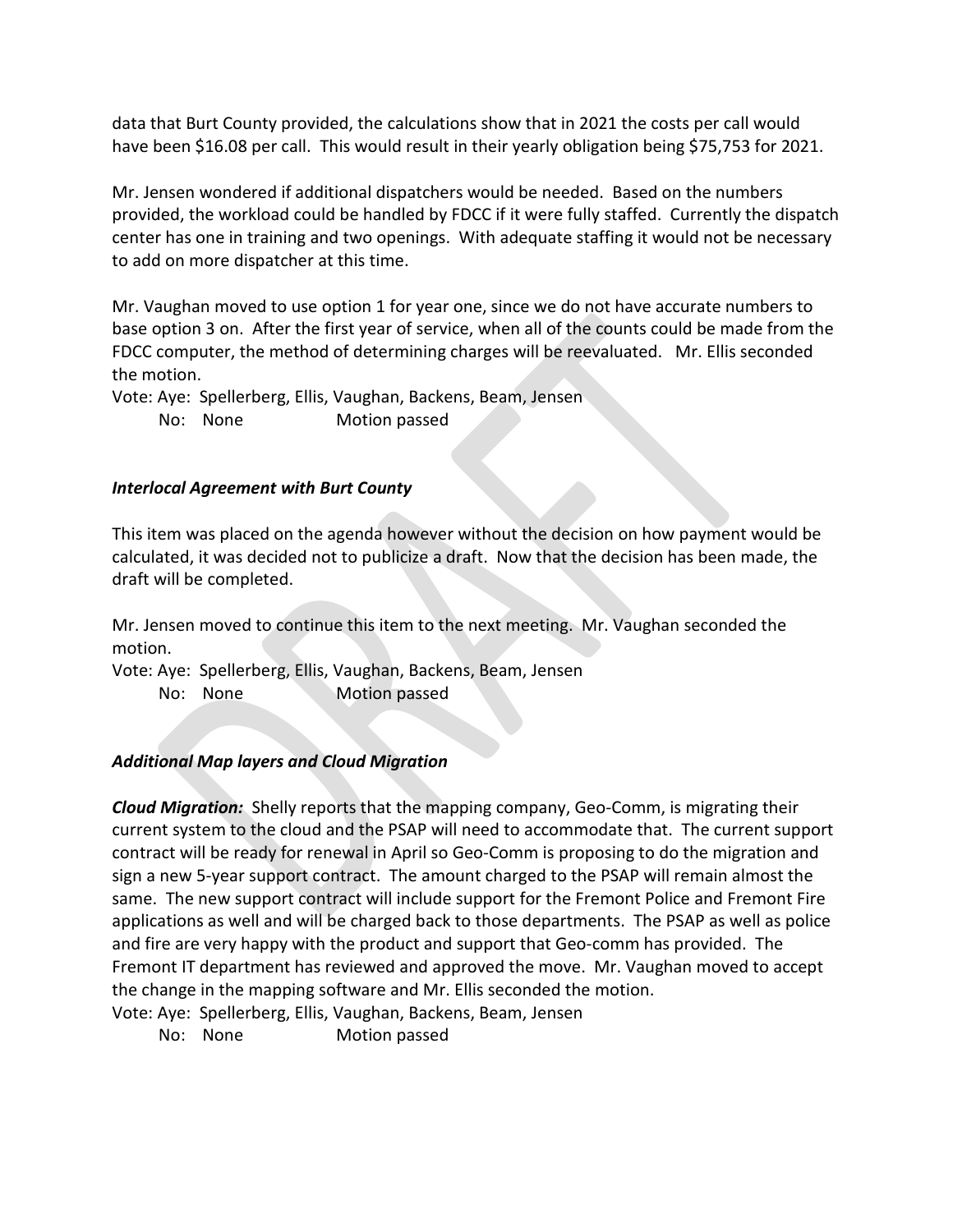*Additional Map Layers* This project was budgeted by the PSAP. This is a project to add additional layers to the dispatch and responder maps. This will include Hazmat sites, schools, fire hydrants and a z- axis in multi floor buildings.

Mr. Jensen moved to accept the additional map layers, Mr. Vaughan seconded the motion.

Vote: Aye: Spellerberg, Ellis, Vaughan, Backens, Beam, Jensen No: None Motion passed

### *Review and Acceptance of EMD proposal*

Shelly reports that two years ago, this project was proposed for the budget and quotes were obtained. Due to the unknown expenses from the 2019 flooding, the project was cut from the PSAP budget and the old system was continued. The old system that is still in use is past end of life and support is not available to it. It needs some updates to the protocols. It is not customizable and was very cumbersome during the pandemic, as it could not be adjusted to meet the needs of the responders during this time. There are three companies that provide Emergency Medical Protocol systems. Two provided demos and pricing. The third declined to respond. The APCO Intellicom is the system selected by the PSAP staff and is also the lowest bid. It is provided by the leading emergency communications organization in the country and is a quality product. The city IT department has reviewed and approved. Shelly has applied to the county for ARPA funding and it looks promising that it will be awarded.

Mr. Vaughan moved to accept the project and move forward, Mr. Backens seconded the motion.

Vote: Aye: Spellerberg, Ellis, Vaughan, Backens, Beam, Jensen No: None Motion passed

### *Review and acceptance of RFP for County Radio Administrator Services.*

Included in the agenda packet and distributed at the meeting was a draft of the expected jobs/tasks/support for a Radio Systems Administrator. The County radio project is nearing completion and support services will be needed to keep the system maintained and to address problems. The Radio Systems Administrator will support the county radio system by working with ORION, programming user radios, helping troubleshoot issues with the dispatch consoles, regularly checking the tower sites and various other support duties.

Mr. Ellis questioned why an employee wasn't being hired to do this work. Currently about 50% of the work is routine duties such as programming radios and working with the responder agencies. The other 50% is responding to issues and problems, usually after hours. The number of emergency issues will reduce once the County system is completed and everyone is working on the new system.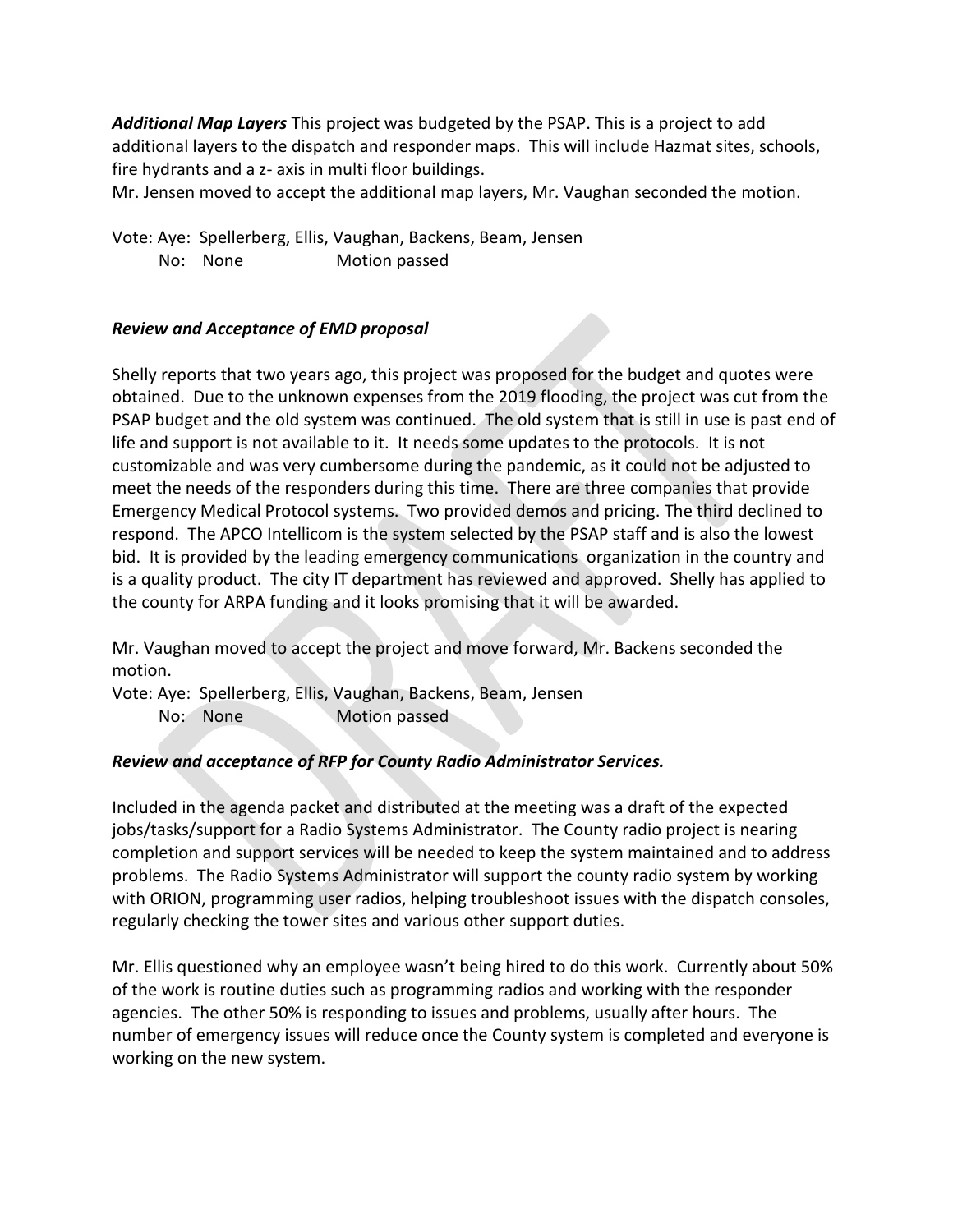Shelly suggested that since the Operations Board oversees the county radio system, it would make sense for them to manage the RFP, review the bids and make a recommendation to the Governance Board. The board agreed. Mr. Jensen moved to accept the language for the RFP for the County Radio Administrator Services and Mr. Vaughan seconded the motion.

Vote: Aye: Spellerberg, Ellis, Vaughan, Backens, Beam, Jensen No: None Motion passed

### *Motion to adjourn*

At 9:37 a.m. Mr. Vaughan moved to adjourn and Mr. Backens seconded the motion.

Vote: Aye: Spellerberg, Ellis, Vaughan, Backens, Beam, Jensen No: None Motion passed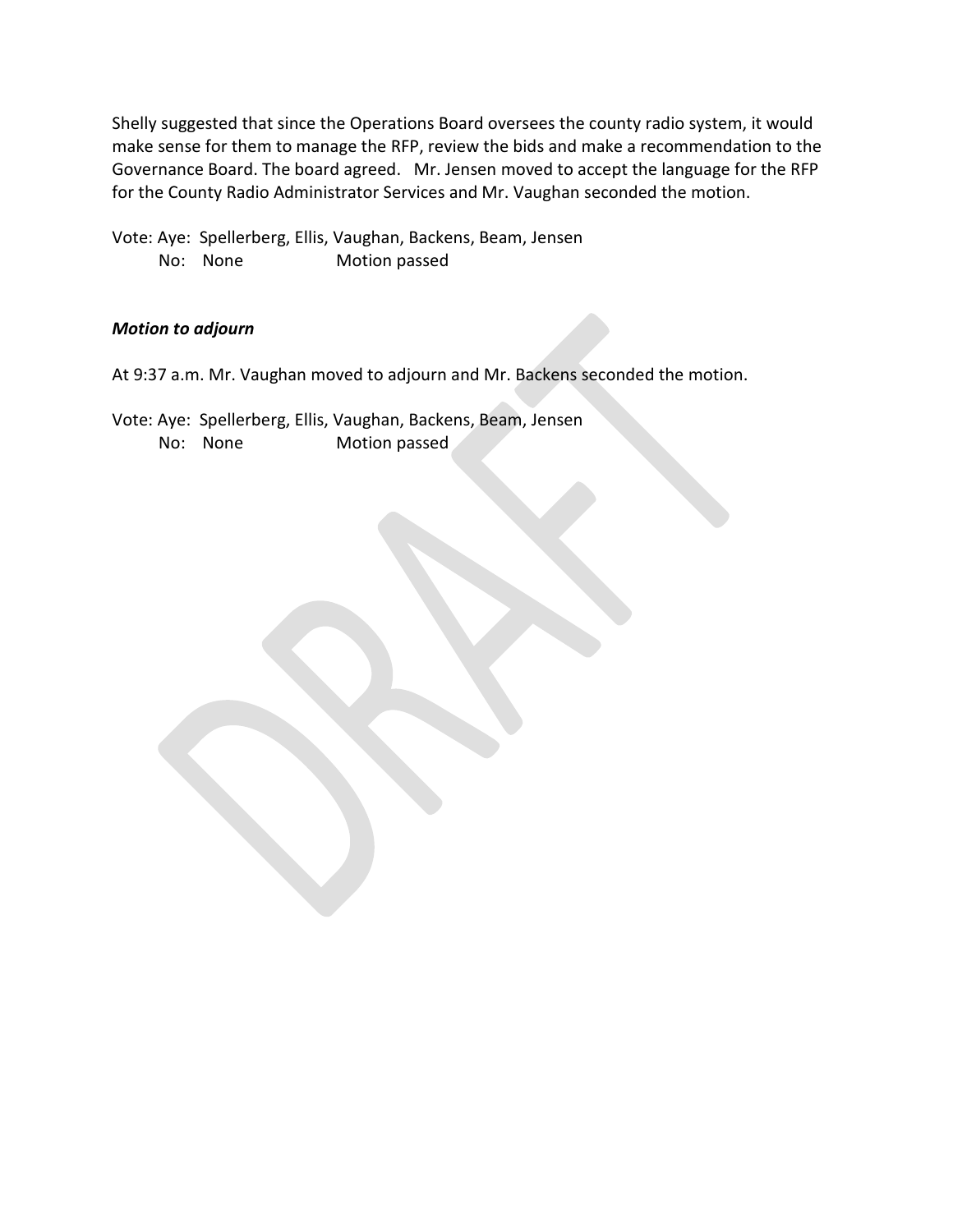### **MEMORANDUM OF UNDERSTANDING** BY AND BETWEEN

#### **The Members of MidEast Region of PSAPs**

#### AND

#### **The Nebraska State Patrol**

This Memorandum of Understanding (hereinafter "MOU") is made and entered into on April \_\_\_\_, 2022, by and between **Fremont/Dodge County Governance Board, Colfax County Board of Supervisors, Burt County Board of Supervisors, and Cuming County Board of Supervisors (each a "Primary PSAP" and together the "MidEast Region")** and the **Nebraska State Patrol ( "NSP") collectively referred to as "Parties."** 

**WHEREAS**, the Parties to this Agreement wish to facilitate efficient 9-1-1 call transfers between the NSP and the members of the MidEast Region for purposes of public safety response, and

**WHEREAS**, the Parties to this Agreement agree to collaborate and provide regional connectivity for purposes of 9-1-1 call transfers between the Primary PSAPs and the NSP via the statewide ESInet, and

**WHEREAS**, such connectivity will also allow for 9-1-1 call transfers between the NSP and the other Nebraska public safety answering points that are connected to the statewide ESInet, and

**WHEREAS**, the parties desire to formalize their decisions regarding said NSP connectivity to the statewide ESInet via the MidEast Region;

**NOW, THEREFORE**, Pursuant to The Interlocal Cooperation Act of the State of Nebraska, being specifically Neb. Rev. Stat. §13-801 et. seq., which allows public agencies to cooperate on the basis of mutual advantage to provide for joint undertakings, services and facilities, in a manner and pursuant to forms of governmental organization that will accord with best geographic, economic, population, and other factors influencing the needs and developments of local communities:

#### **CONNECTION TO THE MIDEAST REGION OF PSAPS**

The Primary PSAPS will permit the NSP to connect as a secondary agency to the MidEast Region of PSAPs for the primary purpose of permitting 9-1-1 call transfers to be made on an as-needed basis to the NSP from each public safety answering point connected to the statewide ESInet, including voice and ANI/ALI information (where possible), and all applicable data and information obtained from the 9-1-1 caller prior to such transfer. NSP as the secondary agency will be a remote site position off of the Midwest Regional Host site position. The secondary agency will not take direct 911 calls, only transfers.

### **CALL PROCESSING PROCEDURES**

Parties will share call handling and call documentation procedures to inform one another of the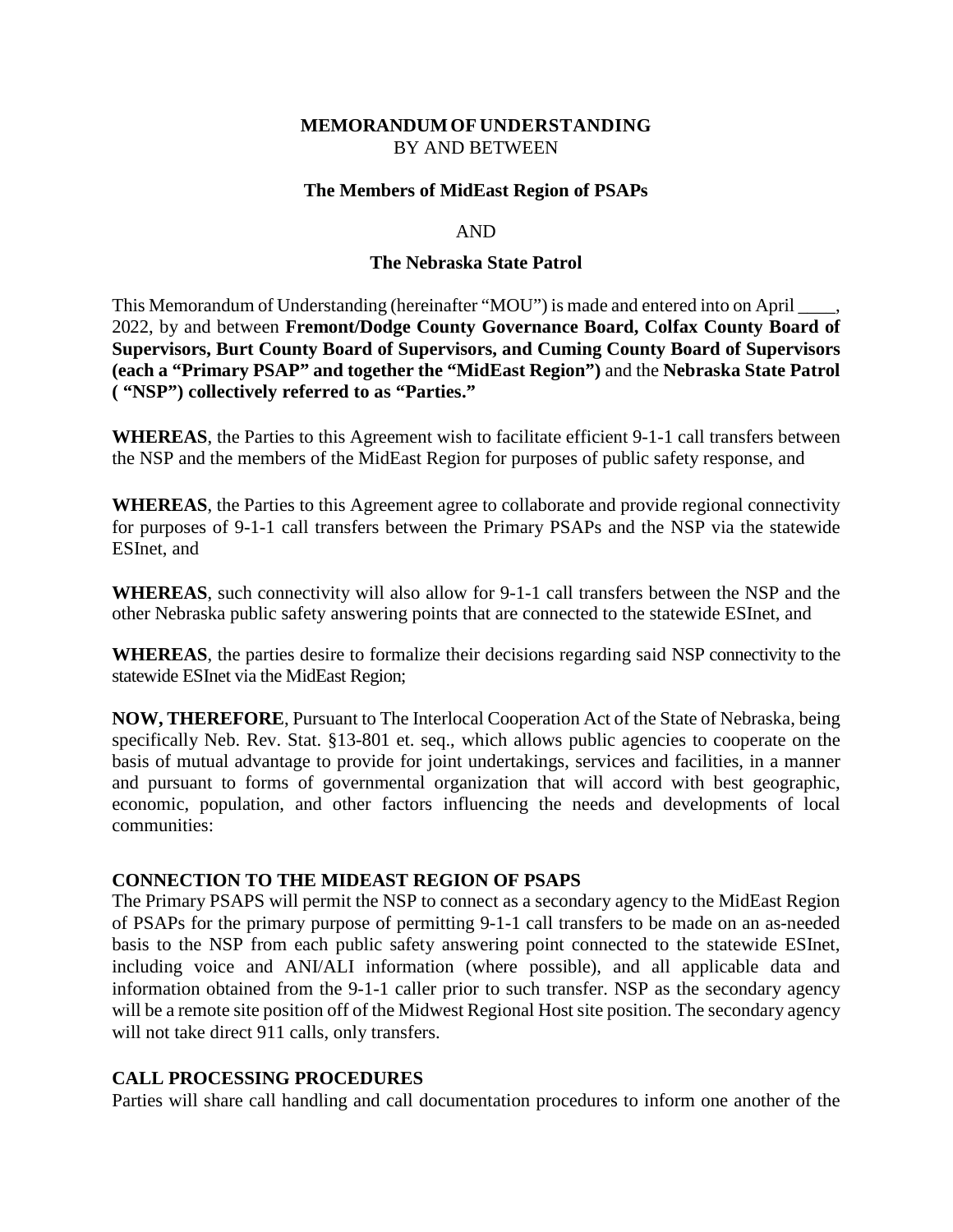specifics of each other's operation. Parties will make an effort to align with the call documentation procedures when handling calls from the other's jurisdiction.

### **RECORDS MAINTENANCE**

At a minimum, the NSP will maintain call record documentation provided verbally from the transferring public safety answering point including location, nature, call back number, caller name, transcript of text to 911 (if applicable), and all pertinent notes related to the incident.

### **AGREEMENT MAINTENANCE**

The parties agree to review this Agreement on an annual basis to update any processes or understandings. The parties entering into this Agreement acknowledge that any modifications to this agreement must be by mutual consent, in writing, and will be treated as an amendment to this Agreement.

### **TRAINING**

Within 60 days of the execution of this Agreement, the parties agree to conduct and document the appropriate training of their respective staff on these processes and procedures agreed to by the Parties.

### **COSTS**

NSP is solely responsible for all related costs, including but not limited to, initial software, hardware and equipment purchasing, installation and network connectivity. Upon completion of the initial set up for all programming, hardware and software, Parties shall share the costs of maintenance as further described below:

> The Nebraska State Patrol will pay their share of the total cost of host maintenance based on one half of the number of workstations located at each of the NSP comm centers. Such maintenance costs shall be presented in writing to the group Fortyfive (45) days prior to the due date.

- Any Host maintenance and/or upgrades will be done under the contracts that Fremont/Dodge County 911, Colfax County have with CenturyLink. Fremont/Dodge County 911 will then invoice any other Parties for their portion of the costs in accordance with the paragraphs above, incorporated herein by reference.
- Provide for the maintenance of their own workstations and any unique interface costs as well as the costs of third-party mapping software and connectivity costs.
- Identify backup telephone numbers that the 9-1-1 calls could be routed to in the event of failure.
- Participate in the configuration MidEast Region to provide redundancy and failover.
- Secondary Agency will follow any security guidelines that may be provided by the Call Handling Equipment ("CHE") vendor.
- This agreement shall modify the February 25, 2020, September 28, 2020 and January 28, 2021 Interlocal Agreements between the Primary PSAPs to incorporate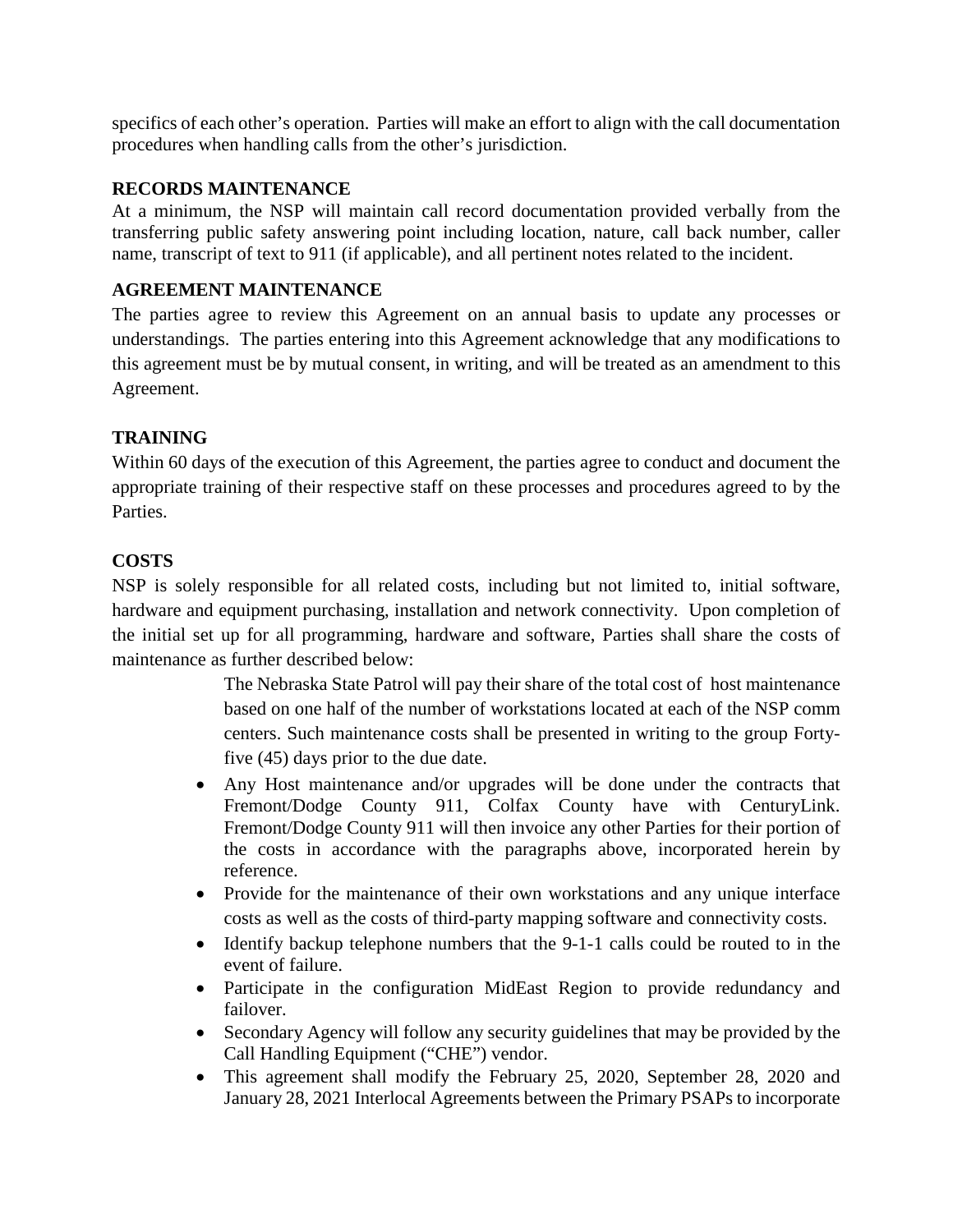NSP into the sharing of costs relative to 911 call handling equipment to also include one-time and recurring costs to create and maintain an aggregated regional GIS data set that will be used by the Parties in conjunction with the 9-1-1 call handling equipment. The costs associated with the aggregation and sharing of GIS data for 9-1-1 will be paid in accordance with the provisions set forth herein, provided, however, that each Party will be responsible for paying the cost of the 9-1-1 mapping software used in its own PSAP.

### **COMMITMENT**

The Parties agree to provide this support to each other without expectation of financial reimbursement other than those amounts set forth above.

#### **TERMS**

The terms of this agreement, as modified with the consent of the parties will remain in effect until April (2025), unless earlier terminated as provided herein.

### **MODIFICATION**

This agreement shall be modified upon written mutual consent of the Parties as the contacts listed below.

| DODGE COUNTY                    |    |                                |
|---------------------------------|----|--------------------------------|
| <b>County Sheriff</b>           | &  | Director of Communications/911 |
| Dodge County Sheriff's Office   |    | 725 N Park Ave                 |
| $428$ N. Broad St.              |    | Fremont, NE 68025              |
| Fremont, NE 68025               |    |                                |
| (402) 727-2702                  |    | (402) 727-2677                 |
|                                 |    |                                |
| <b>COLFAX COUNTY</b>            |    |                                |
| <b>Sheriff of Colfax County</b> | &  | Director of Communications/911 |
| 411 E. $11^{th}$ St.            |    | 411 E. $11^{th}$ St.           |
| Schuyler, NE 68661              |    | Schuyler, NE 68661             |
| $(402)$ 352-8526                |    | $(402)$ 352-8526               |
|                                 |    |                                |
| <b>BURT COUNTY</b>              |    |                                |
| Sheriff of Burt County          | &  | Director of Communications/911 |
| 111 N 13th St.                  |    | 111 N. $13^{th}$ St.           |
| Tekamah, NE 68061               |    | Tekamah, NE 68061              |
| $(402)$ 374-2900                |    | $(402)$ 374-2900               |
|                                 |    |                                |
| <b>CUMING COUNTY</b>            | &. | Director of Communications/911 |
| <b>Sheriff of Cuming County</b> |    | 200 S Lincoln St               |
| 200 S Lincoln St                |    | West Point, NE 68788           |
| West Point, NE 68788            |    | $(402)$ 372-6009               |
| $(402)$ 372-6019                |    |                                |
|                                 |    |                                |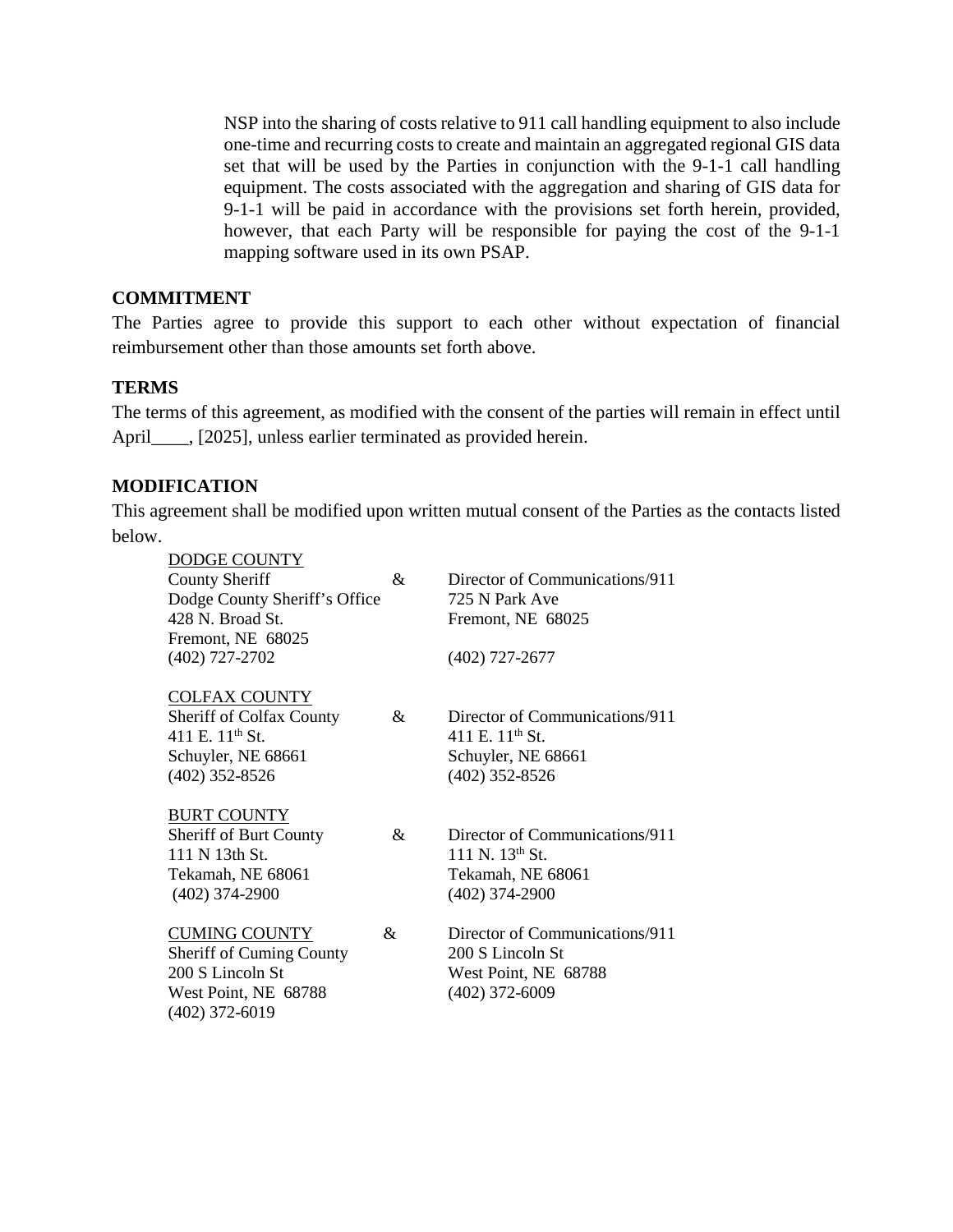NEBRASKA STATE PATROL 1600 Highway 2 P.O. Box 94907 Lincoln, NE 68509 (402-479-4926

### **INDEMNIFICATION**

To the extent allowed by Nebraska law, each party agrees to defend, indemnify and hold harmless the other party(s), its officials and employees from all claims, actions losses, suits, judgments, fines, liabilities, costs and expenses (including legal fees) attributable to its negligent acts or omissions, or those of its officials and employees acting within the scope of their employment, or arising out of or resulting from the indemnifying party's negligent performance under this agreement. Nothing contained herein shall constitute a waiver of sovereign immunity, express or implied. The foregoing shall not constitute an agreement by any of the parties to assume any liability for the acts, omissions and/or negligence of the other party(s).

### **TERMINATION**.

This Agreement may be terminated by either party with 60 days written notice of withdrawal (or termination) by certified mail with return receipt requested to those persons and address listed above in the "Modification" section, incorporated herein by reference. If withdrawal is due to a conflict between the parties relating to the terms of this Agreement, the Parties shall first attempt to resolve the conflict with facilitated support from the 911 Department of the Public Service Commission within 30 days of the notice of conflict & termination and if no resolution can be accomplished in that 30 days, the termination of the agreement shall occur 60 days after the original notice of conflict & termination.

### **SEVERABILITY**

If any provision of this Agreement is determined by a court of competent jurisdiction to be invalid or otherwise unenforceable, that provision will be severed and the remainder of this Agreement will remain in full force and effect.

#### **NO SEPARATE LEGAL ENTITY**

This Agreement does not create a separate legal entity under the Interlocal Cooperation Act. For purposes of that Act, this Agreement shall be administered jointly by the Parties, in the event of a conflict, the majority decision of the Parties shall govern.

#### **INDEPENDENT CONTRACTOR**

It is agreed that nothing contained herein is intended or should be construed in any manner as creating or establishing a partnership or joint venture between the Parties. Any and all acts that the parties or their personnel, employees, agents, contractors or servants, perform pursuant to the terms of this Agreement shall be undertaken as independent contractors and not as employees of the other. The Parties shall, except as provided herein, act in their individual capacities and not as agents, employees, partners, joint ventures or associates of the other. An employee or agent of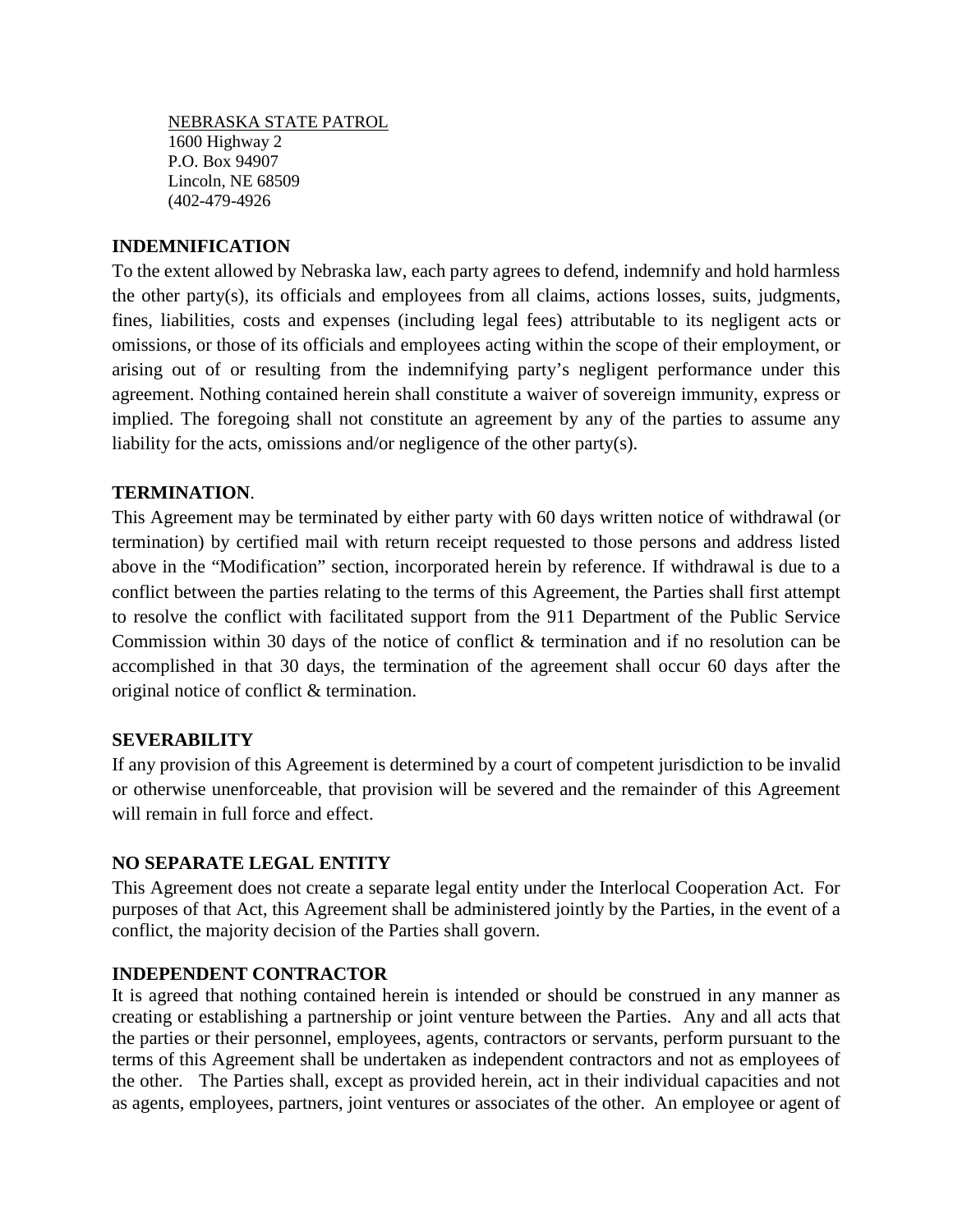one shall not be deemed or constructed to be the employee or agent of the other for any purpose whatsoever. None of the Parties nor its personnel, employees, agents, contractors or servants shall be entitled to any benefits of the other. The Parties shall not provide any insurance coverage to the other or their employees including, but not limited to, workers' compensation insurance. Each Party shall pay all wages, salaries and other amounts due its employees and shall be responsible for all reports, obligations, and payments pertaining to social security taxation, income tax withholding, workers' compensation, unemployment compensation, group insurance coverage, collective bargaining agreements or any other such similar matters. Neither Party shall have any authority to bind the other by or with any contract or agreement nor to impose any liability upon the other. All acts and contracts of each shall be in its own name and not in the name of the other.

### **PUBLIC EMPLOYER CONTRACT PROVISION (NEB. REV. STAT. § 4-114(2))**

Pursuant to and in order to be in compliance with Neb. Rev. Stat. § 4-114(2), each Party hereby agrees to use a federal immigration verification system to determine the work eligibility status of new employees physically performing services within the State of Nebraska. A federal immigration verification system means the electronic verification of the work authorization program authorized by the Illegal Immigration Reform and Immigrant Responsibility Act of 1996, 8 U.S.C. 1324a, known as the E-Verify Program, or an equivalent federal program designated by the United States Department of Homeland Security or other federal agency authorized to verify the work eligibility status of a newly hired employee physically performing services within the State of Nebraska.

**EFFECTIVE DATE**. The terms of this Agreement will become effective on the date of the last signature of the Parties.

**ASSIGNMENT**. No Party to this Agreement shall assign or transfer any interest or right(s) under this agreement to any person or entity without prior written approval of the other Parties.

IN WITNESS WHEREOF, the parties hereto agree to the terms of the Memorandum of Agreement.

| Name  | Name        |
|-------|-------------|
| Title | Title       |
| DATE: | <b>DATE</b> |

DODGE COUNTY COLFAX COUNTY

 $By$   $By$   $By$ 

DATE: \_\_\_\_\_\_\_\_\_\_\_\_\_\_\_\_\_\_\_\_ DATE: \_\_\_\_\_\_\_\_\_\_\_\_\_\_\_\_\_\_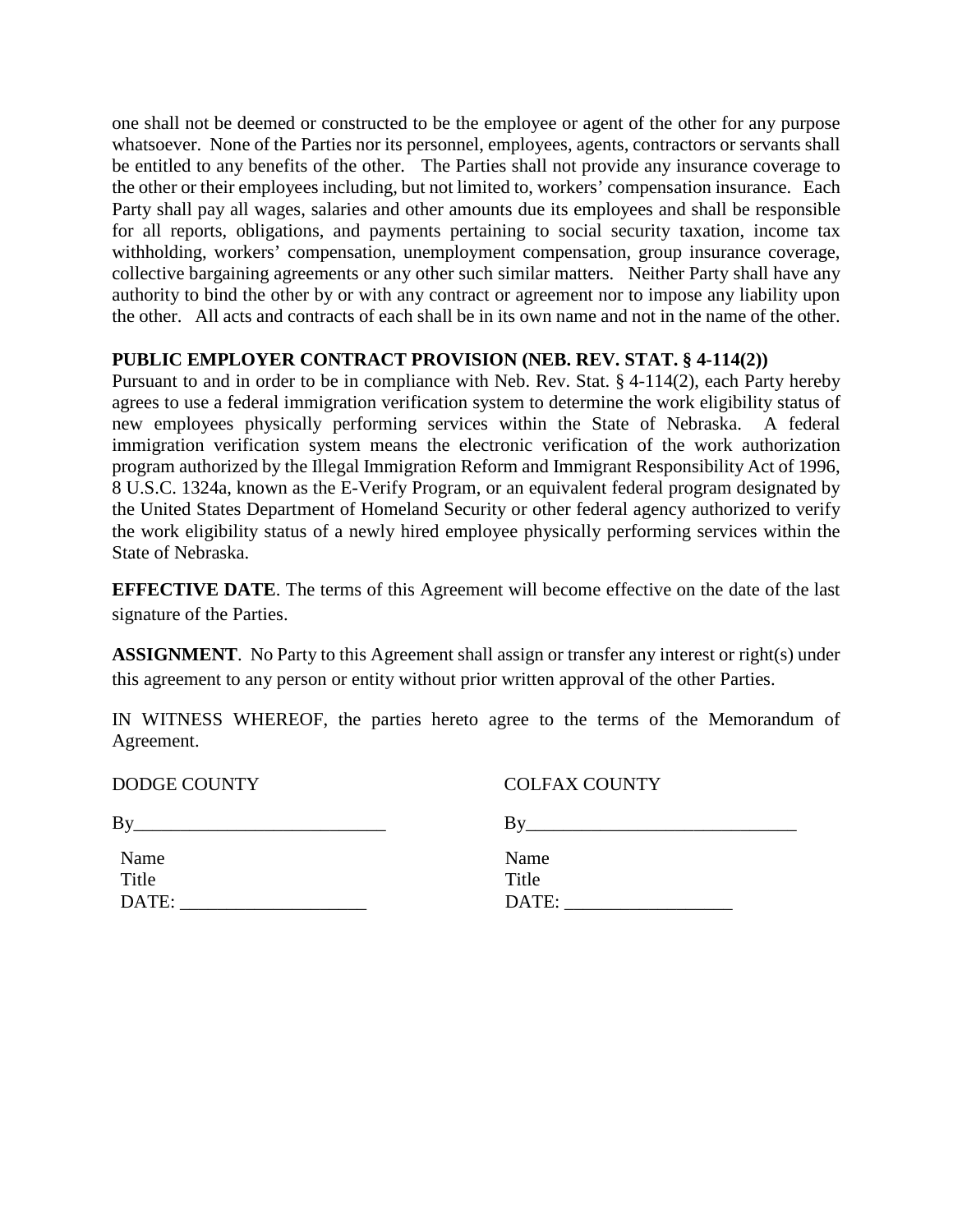### BURT COUNTY CUMING COUNTY

| By    | В     |
|-------|-------|
| Name  | Name  |
| Title | Title |
| DATE: | DATE: |

### NEBRASKA STATE PATROL

 $By$ 

Name Title DATE: \_\_\_\_\_\_\_\_\_\_\_\_\_\_\_\_\_\_\_\_

## CITY OF FREMONT

By\_\_\_\_\_\_\_\_\_\_\_\_\_\_\_\_\_\_\_\_\_\_\_\_\_\_\_

Name Title DATE: \_\_\_\_\_\_\_\_\_\_\_\_\_\_\_\_\_\_\_\_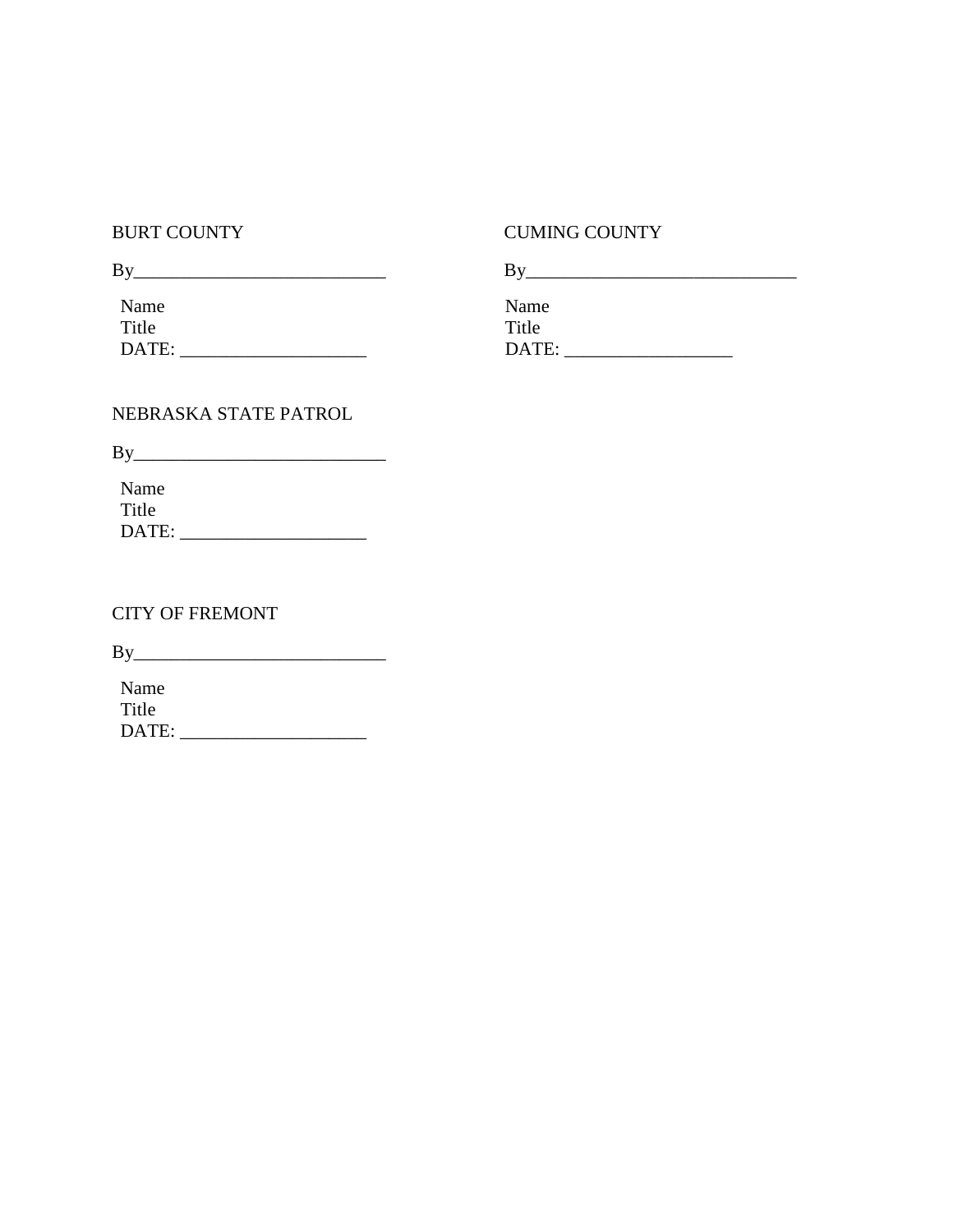**Quote Number:** MidEastESINet **Customer:** MidEastESINet And MidEastESINet And MidEastESINet And MidEastESINet And MidEastESINet And MidEastESINet And MidEastESINet And MidEastESINet And MidEastESINet And MidEastESINet And Lumen Products: CPE **Lumen Installation:**<br> **Lumen Maintenance:** 
The Control of Communist Communist Communist Communist Communist Communist Communist Commu<br> **Lumen Maintenance: Lumen Maintenance Lumen Maintenance:** No Maintenance: No Maintenance: No Maintenance: No Maintenance: No Maintenance: No Maintenan<br> **Created On:** Note: Note: No Maintenance: No Maintenance: No Maintenance: No Maintenance: No Maintenance: N Created On: Expiration Date:  $6/1/2022$ <br> **Account Manager:** expansion of the Bob Bossert of Bob Bossert **Account Manager:** Sales Engineer: Charlie Knox

Customer Notes:

Fremont-Dodge-Colfax Multi-Node Host **LUMEN**<sup>\*</sup> Quote for Software upgrade to Intrado ESINet for Fremont-Dodge/Colfax Multi-Node. Quote assumes the hardware does not need to be replaced. Quote also assumes the other sites that are part of this multi-node system (Burt and Cuming) will all be upgraded at the same time. No Charge For Burt and Cuming due to recent migration to the Viper Multi-Node. Orginal Price discounted to no charge. (Burt- \$7,885.14), (Cuming-\$7,885.14). Both Discounted to No charge.

|                                              |                                      |                  |                 | <b>Total</b>   | <b>Service</b><br><b>Term</b> |
|----------------------------------------------|--------------------------------------|------------------|-----------------|----------------|-------------------------------|
| <b>Catalog Number</b><br><b>Description</b>  |                                      | Unit Price   Qty |                 | <b>Price</b>   | (Months)                      |
| <b>LOCATION: Node A-Fremont/Dodge</b>        |                                      |                  |                 |                |                               |
| <b>Materials</b>                             |                                      |                  |                 |                |                               |
|                                              | 9-1-1 Ingress via SIP - License per  |                  |                 |                |                               |
| 911SIP                                       | Position                             | \$383.63         | 4               | 1,534.52<br>\$ |                               |
|                                              | FORTIGATE-60F PLUS 5YR 24X7 PERP     |                  |                 |                |                               |
| FG-60F-BDL-950-60                            | FORTICARE FORTIG                     | \$2,569.13       | 2               | 5,138.26<br>\$ |                               |
| <b>Implementation</b>                        |                                      |                  |                 |                |                               |
| QINTR-INTRADO LIFE AND SAFETY SOLUTIONS CORP | Integration                          | \$8,550.00       |                 | 8,550.00<br>\$ |                               |
| <b>TCCOTF4</b>                               | TCC Provisioning Change Fee per PSAP | \$2,125.00       |                 | 2,125.00       |                               |
| P10314                                       | Professional Services (per Day)      | \$2,250.00       | 4               | 9,000.00       |                               |
| P10319                                       | Living Expense per Day per Person    | 312.50<br>\$     | 6               | 1,875.00       |                               |
| P10351                                       | Travel Fee per Person                | \$1,875.00       |                 | 1,875.00       |                               |
| 950510                                       | Project Management Services          | 608.28<br>\$     |                 | 608.28<br>\$   |                               |
| <b>KS-CONFIG DATA</b>                        | Pre-Config of Firewall               | 173.67<br>\$     | $\mathcal{P}$   | 347.34<br>\$   |                               |
|                                              |                                      |                  |                 |                |                               |
| <b>Shipping and Handling</b>                 |                                      |                  |                 |                |                               |
| Shipping & Handling                          | Shipping & Handling                  | 50.00<br>\$      |                 | 50.00<br>\$    |                               |
|                                              |                                      |                  |                 |                |                               |
|                                              | <b>Location Sub-Totall</b>           |                  | 31,103.40<br>\$ |                |                               |
|                                              |                                      |                  |                 |                |                               |

#### Terms and Conditions Governing This Order

1. This confidential Order may not be disclosed to third parties and is non-binding until accepted by Lumen, as set forth in section 2. "Lumen" is defined for purposes of this Order as CenturyLink Communications, LLC d/b/a Lumen Technologies Group and its affiliated entities providing Services under this Order. Customer places this Order by signing (including electronically or digitally) or otherwise acknowledging (in a manner acceptable to Lumen) this document and returning it to Lumen. Pricing is valid for 90 calendar days from the date indicated unless otherwise specified.

2. The Service identified in this Order is subject to the Lumen or CenturyLink Master Service Agreement(s) or Master Service Agreement(s), Public Safety Version, and applicable Service Schedule(s) between CenturyLink Communications, LLC d/b/a Lumen Technologies Group and Customer (or its affiliate if expressly provided for under such affiliate Master Service Agreement). If Customer has not executed a Lumen or CenturyLink Master Service Agreement or Master Service Agreement, Public Safety Version, with CenturyLink Communications, LLC d/b/a Lumen<br>Technologies Group but has executed a services to the Service (to the extent not inconsistent with this Order); in such cases, the current standard Service Schedule applicable to the Services will apply. If Lumen and Customer have not executed a Lumen or CenturyLink Master Service Agreement or Master Service Agreement, Public Safety Version,, and/or applicable Service Schedule(s) governing the Service and have not executed an Affiliate Agreement, Lumen's current standard Master Service Agreement/Service Schedule(s) will govern, a copy of which are available upon request. The Lumen entity providing Services is identified on the invoice. Notwithstanding anything in any Affiliate Agreement to the contrary, Lumen will notify Customer of acceptance of requested Service in this Order by delivering (in writing or electronically) the date by which Lumen will install Service (the "Customer Commit Date"), by delivering the Service, or by the manner described in a Service Schedule. Lumen will deliver a written or electronic notice that the Service is installed (a "Connection Notice"), at which time billing will commence. At the expiration of the Service Term, Service will continue month-to-month, and rates are subject to change upon 30 days' notice from Lumen. If the Affiliate Agreement governs and does not include early termination charges and if Customer cancels or terminates Service for any reason other than Lumen's uncured default or if Lumen terminates due to Customer's uncured default, then Customer will pay Lumen's standard early termination liability charges as identified in the Ancillary Fee Schedule at: www.lumen.com/ancillary-fees. "Affiliate Agreement" for CenturyLink Communications, LLC d/b/a Lumen Technologies Group or any companies that were affiliates of CenturyLink Communications, LLC before the merger with Level 3 Communications ("Merger") means only an applicable Interexchange Carrier (IXC) network agreement, e.g. CenturyLink Total Advantage Agreement, CenturyLink Total Advantage Express Agreement, or CenturyLink Wholesale Services Agreement (each, an Affiliate Agreement). Affiliate Agreement also includes an Agreement between Customer and any entity that was an affiliate of Level 3 Communications before the Merger.